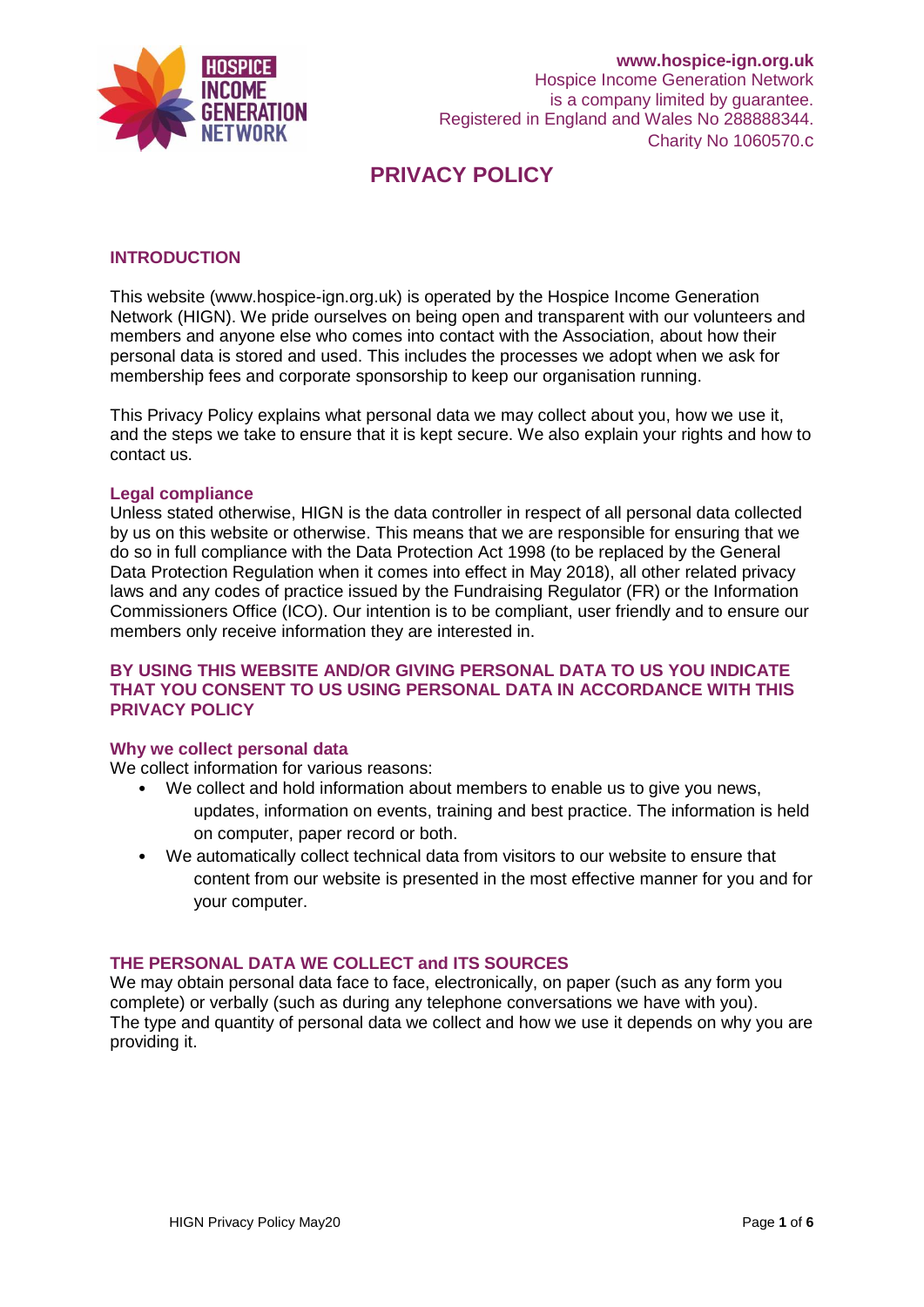

## **The information may come to us:**

- directly from you when you join as an individual
- from your department head if you are part of the fundraising team under our hospice membership option.
- from social media sites or apps. If your settings and preferences allow, we may obtain information (including personal data) from social media services such as Facebook and Twitter.

#### **Information about other people**

If you provide personal data to us relating to any person other than yourself, you must ensure before you do so that they understand how their personal data will be used and that you are authorised to disclose it to us, and to consent to its use on their behalf.

#### **The personal data we collect**

The type and quantity of personal data we collect and how we use it depends on why you are providing it. If you are a member we will collect you name and contact details or if you are attending a meeting, training or conference we may ask for your dietary or personal requirements.

## **IF YOU ARE USING OUR WEBSITE**

#### **IP addresses**

In order to understand how users use this website and our services, we may collect your Internet Protocol addresses (also known as IP addresses). Your IP address is a unique address that computer devices (such as PCs, tablets and smartphones) use to identify themselves and in order to communicate with other devices in the network.

#### **Cookies**

We use cookies on the HIGN website to make your browsing experience more efficient and enjoyable.

Cookies are small text (.txt) files containing basic information about a particular website and user. We use traffic log cookies to identify which pages are being used. This helps us analyse data about web page traffic and improve our website in order to tailor it to customer needs.

If you would like to disable cookies, you can change your browser settings to reject cookies. For more information about cookies, visit www.aboutcookies.org.

#### **Links to other websites**

Please note this website may contain links to other websites that are not controlled by us. These links are provided for your convenience. We are only responsible for our privacy practices and our security. We recommend that you check the privacy and security policies and procedures of each and every other website that you visit and each organisation that holds your personal data.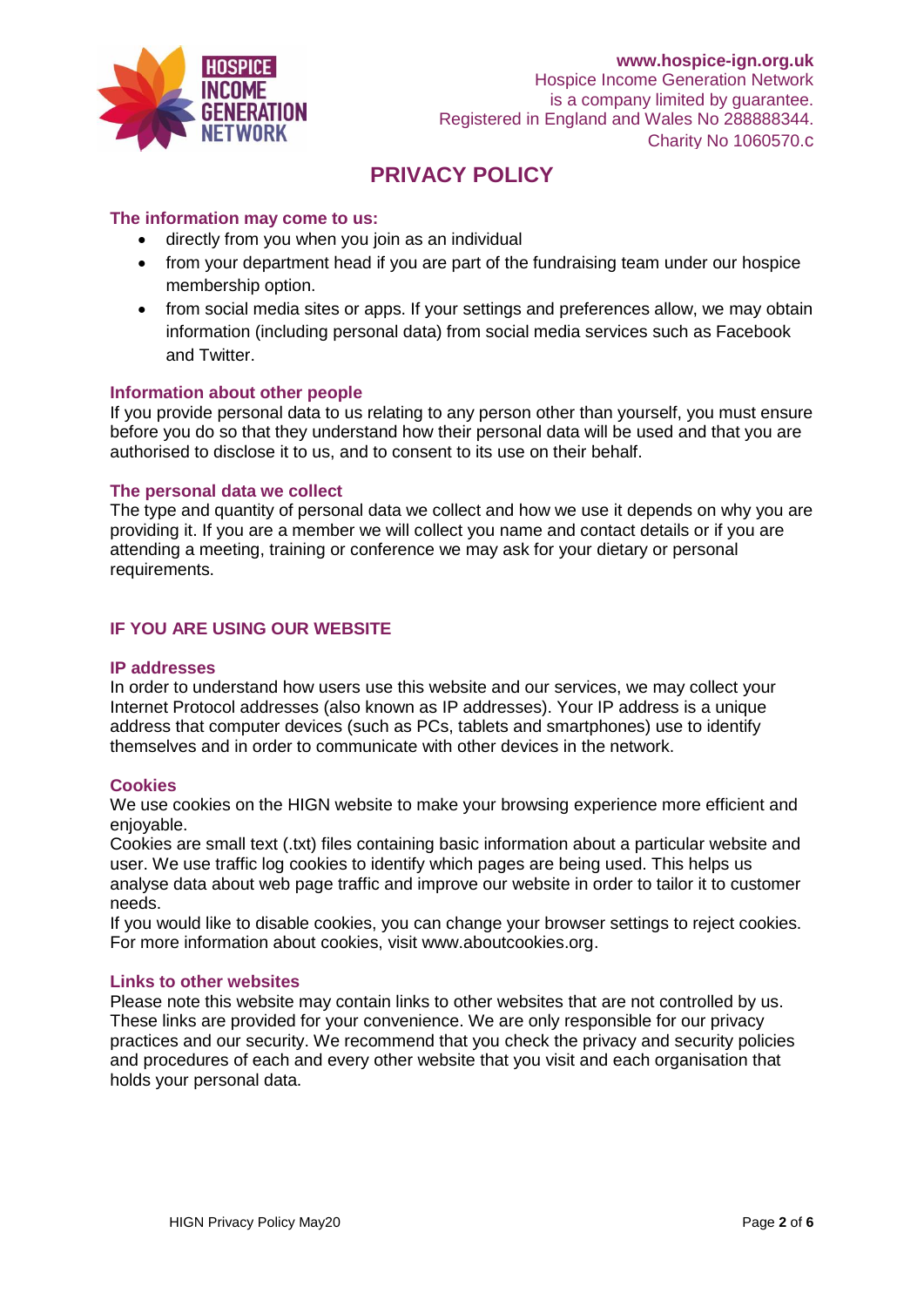

## **HOW WE WILL USE YOUR PERSONAL DATA**

All personal data that we obtain about you and/or any other person whose details you provide will be recorded, used, and protected by us in accordance with current data protection law and this Privacy Policy. We will primarily use the personal data for the following purposes:

- administration. To provide the products and services you request (including taking payments) and to communicate with you in the event that any products or services requested are unavailable, or if there is a query or problem with your request, to process your membership application
- personnel matters. To administer your dietary or personal requirements at an event or training
- fraud prevention. To detect and reduce fraud and credit risk
- market research. To carry out market research so that we can improve the products and services we offer
- demographic analysis and preferencing. To create an individual profile for you (including analysing demographic and geographic information) so that we can enhance your experience and relationship with us, understand and respect your preferences and to provide information and details of relevant offers and opportunities where you have agreed to receive them.
- charity regulation. To comply with our obligations as a charity
- website monitoring. To use IP addresses and monitor website use to identify locations, block disruptive use, record website traffic or personalise the way information is presented to you

## **Consent and lawful processing of personal data**

The legal basis for the collection and use of your personal data is that you have given your consent and/or that it is in our legitimate interests to contact you. We need to do so in order to support the organisation's needs; your rights and freedoms are not prejudiced by this.

## **Disclosing your personal data**

We do not sell personal data.

In order to provide our products and services, we may, occasionally, appoint other organisations to carry out some of the processing activities on our behalf. These may include, for example, technology hosts, event administration, printing companies and mailing houses. In these circumstances, we will ensure that your personal data is properly protected and that it is only used in accordance with this Privacy Policy.

We use third party electronic payment providers such as PayPal to administer some transactions. They have their own privacy policies and we encourage you to read them.

On very rare occasions, we may be required to disclose your details to the police, regulatory bodies or legal advisors or to comply with a court order or a legal obligation. In these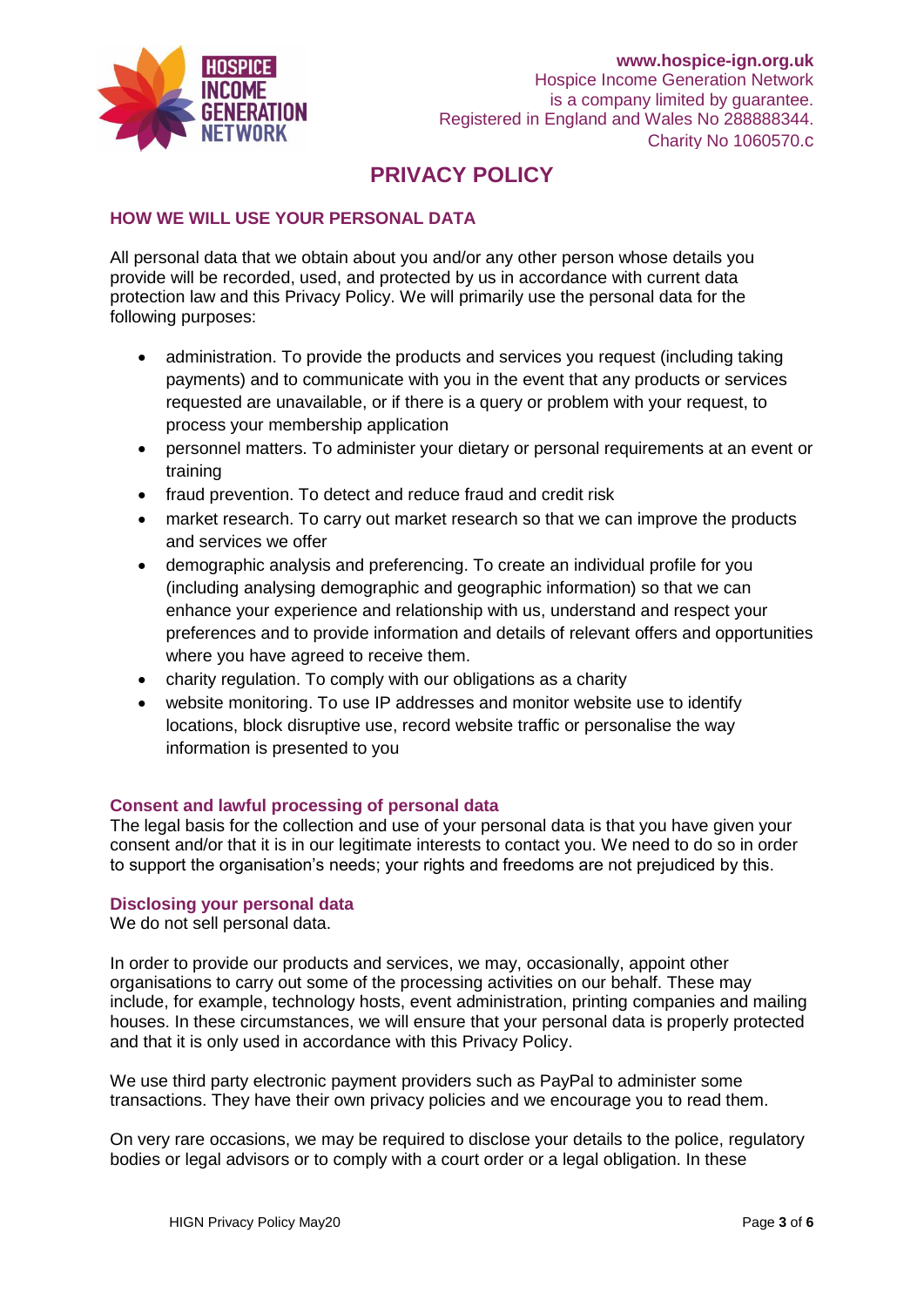

circumstances we would be careful to only provide information that we are required to provide.

## **HOW WE MIGHT CONTACT YOU**

We may need to contact you for various reasons in a number of ways. If you have given consent or there is legitimate interest, we would like to contact you and/or any person whose information you provide to us with further information about HIGN.

We will usually try to tailor the communications we send to you so that they are relevant and in line with the preference options you have chosen which form part of the personal profile we will create for you.

### **Preferences / Subscribe / Unsubscribe**

You and any other person whose personal data you have provided to us can change your/their mind about whether you wish to receive information.

You can change your preferences at any time by using any of the methods shown below (see the section 'Updating and correcting personal data') or by following the instructions with each communication you/they receive.

Please note it may take up to one month for your changes to be implemented and for communications to start or cease.

## **DATA SECURITY**

We take the security of personal data seriously. We employ security technology, including firewalls, and encryption to safeguard personal data and have procedures in place to ensure that our paper and computer systems and databases are protected against unauthorised disclosure, use, loss and damage.

Personal data in our databases is only accessible by appropriately trained volunteers who need to access your personal data as an essential part of their role.

We only use third party service providers where we are satisfied that the security they provide for your personal data is at least as stringent as we use ourselves.

#### **DATA RETENTION**

We will normally keep your personal data for a minimum of what is legally required.

### **USE OF YOUR PERSONAL DATA OUTSIDE OF EUROPE**

If we ever need to transfer your personal data to other territories outside of the United Kingdom or the European Economic Area, we will take proper steps to ensure that it is protected in accordance with this Privacy Policy and applicable privacy laws.

### **CHANGES TO THIS PRIVACY POLICY**

Privacy laws and practice are constantly developing and we aim to meet high standards. Our policies and procedures are, therefore, under continual review. We may, from time to time, update our security and privacy policies. If we want to make any significant changes in how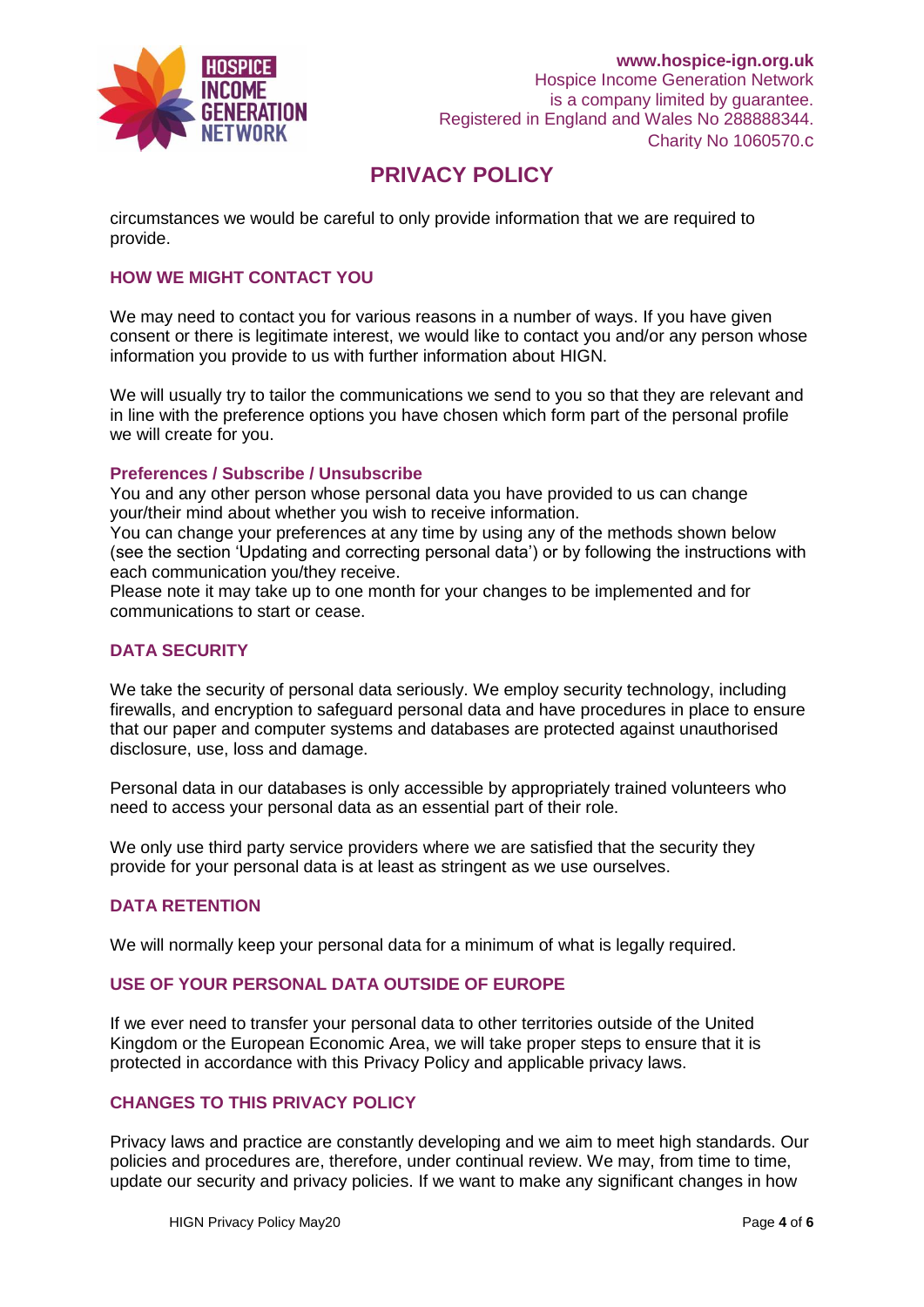

we will use your personal data we will contact you directly and, if required, seek your consent.

We will ensure our website has our most up to date policy and suggest that you check this page periodically to review our latest version.

## **UPDATING and CORRECTING PERSONAL DATA**

You may update or correct your personal data by contacting us and asking us to make a change for you (see the section 'How to contact us' below). Please include your name, hospice and/or email address when you contact us as this helps us to ensure that we accept amendments only from the correct person.

We encourage you to promptly update your personal data if it changes. If you are providing updates or corrections about another person, we may require you to provide us with proof that you are authorised to provide that information to us.

## **YOUR RIGHTS**

You have a number of legal rights in respect of your personal data. These include:

- **access.** The right to receive a copy of the personal data that we hold about you. The same right applies to any other person whose personal data you provide to us. We will require proof of identity and proof of authority if the request comes from someone other than the person whose data we are asked to provide. This will ensure we only provide information to the correct person. We normally expect to respond to requests within one month of receiving them.
- **withdraw consent to processing**. Where the only legal basis for our processing your personal data is that we have your consent to do so, you may withdraw your consent to that processing at any time and we will have to stop processing your personal data. Please note, this will only affect a new activity and does not mean that processing carried out before you withdrew your consent is unlawful.
- **rectification**. If you consider any of your personal data is inaccurate, you can correct it yourself or ask us to do it for you (see section 'Updating and correcting your personal data' above for details).
- **restriction**. In limited circumstances you may be able to require us to restrict our processing of your personal data. For example, if you consider what we hold is inaccurate and we disagree, the processing may be restricted until the accuracy has been verified.
- **erasure**. Where we have no lawful basis for holding onto your personal data you may ask us to delete it.
- **portability**. In limited circumstances you may be entitled to have the personal data you have provided to us sent electronically to you for you to provide to another organisation.
- **to complain to the Information Commissioner's Office**. You can find information on how to do this at [www.ico.org.uk.](http://www.ico.org.uk/)